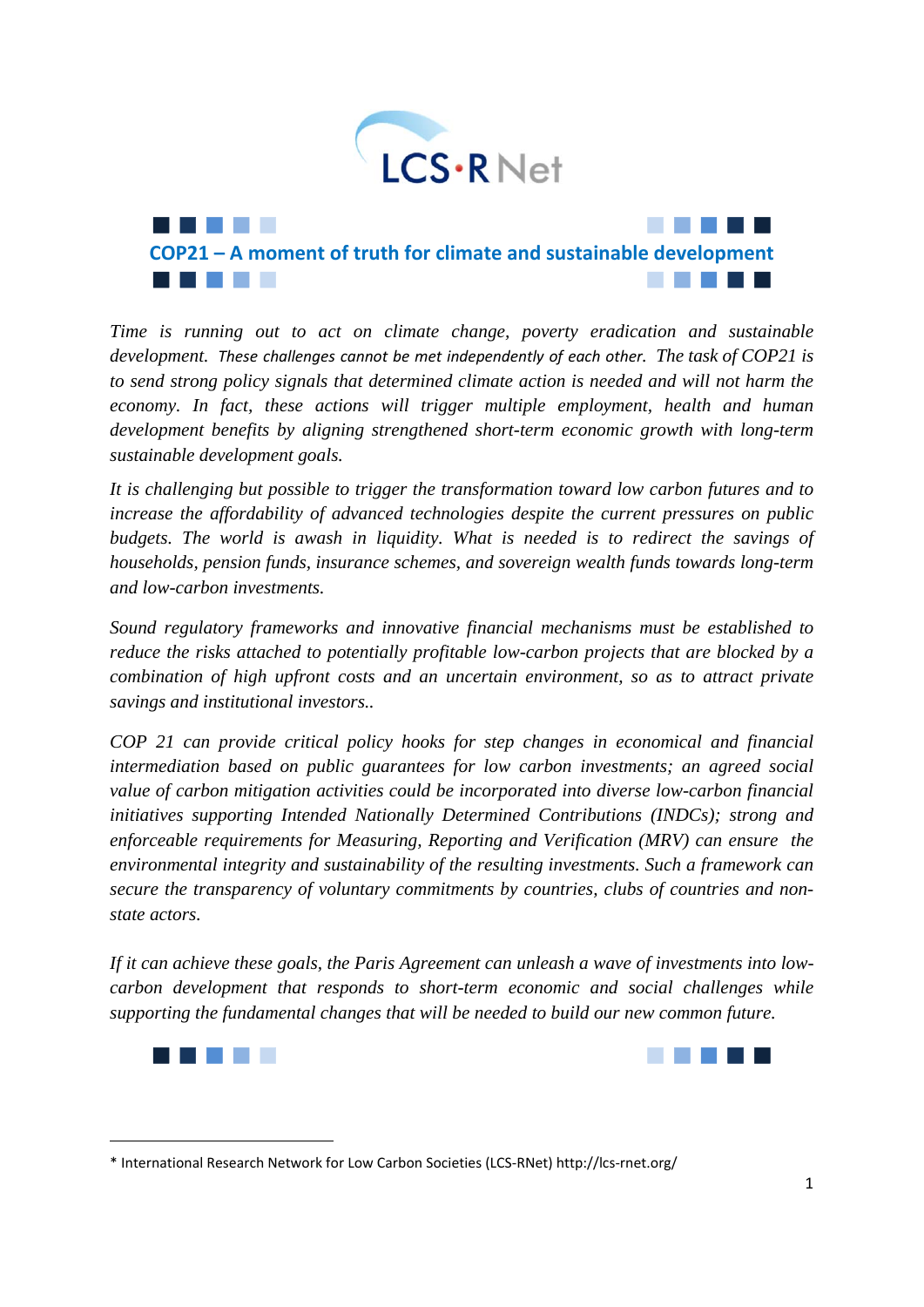## **A sense of urgency**

 *Time is running out to act on climate change.* This has been repeated many times since the UN Conference on Environment and Development was held in Rio de Janeiro in 1992, but world greenhouse gas emissions have nonetheless steadily increased since then. The remaining carbon emissions budget that will sustain a reasonable likelihood of stabilizing the global temperature increase below 2°C will be exhausted in a few decades, if current trends continue.

 *Time is pressing for poverty eradication*, income security, achieving universal access to sustainable energy, food, water, transportation and housing services, and improving public health and education. Only by addressing these urgent challenges, can we lower pressure on resources, slow the pace of forced migration (accelerated by climate change) and ensure *world security* over the century.

 *These challenges cannot be met independently of each other.* Climate stabilization is only possible with the full participation of developing countries, which implies a framework that recognizes the past responsibilities of industrialized countries. Without rapid and ambitious climate mitigation, human aspirations and development goals will be thwarted by climate change. The task of COP 21 is thus to fulfill the Cancun agreement (COP16) to facilitate *'building a low-carbon society that …. ensures continued improvement in human wellbeing (...) growth and "equitable access to sustainable development"*.

 As we are engineers, economists and social scientists, sharing diverse cultures and coming from countries facing very different challenges, we are *conscious of concerns about the timeliness of large investments in climate action* in a world facing unemployment, social unrest, debt and financial instability. We assert that, sound climate action will not harm the economy but in fact trigger multiple employment, health, security and development benefits, *aligning strengthened short term growth with long term sustainable development goals*.

### **Low carbon transformation and access to sustainable development**

 There is *no cornucopia of cheap and environmentally benign alternatives to fossil energy*. Demand‐side responses are needed to extend the timespan for deploying these alternatives. This requires transformations in commercial energy systems and also in buildings, transportation, industry, and agriculture in order to enhance energy efficiency, reduce the demand for energy services, and promote cradle‐to‐grave management of production processes.

 *Energy, transportation, and building infrastructures are critical for low‐carbon futures and for inclusive development*: Re‐design of urban and transport infrastructures, exploitation of local renewable energies, quality of urban development, efficacy of market coordination and of institutional reforms, provision of basic needs, lower vulnerability to climatic damages and to the volatility of fossil fuels prices. *A major challenge is to increase these investments and to redirect them in a climate friendly and resilient way.*

 *To meet this joint challenge, climate policy tools must be aligned with policies adopted for objectives other than climate mitigation*: regulations to build electricity grids supporting a higher level of intermittent renewable energy will remove barriers to more decentralized electricity production (including integration between heat and electricity systems, higher quality rural electrification); smart urban planning will bring major health co-benefits through reduced local air pollution and will contribute to social inclusion; reforms of real estate markets to slowdown urban sprawl will make speculative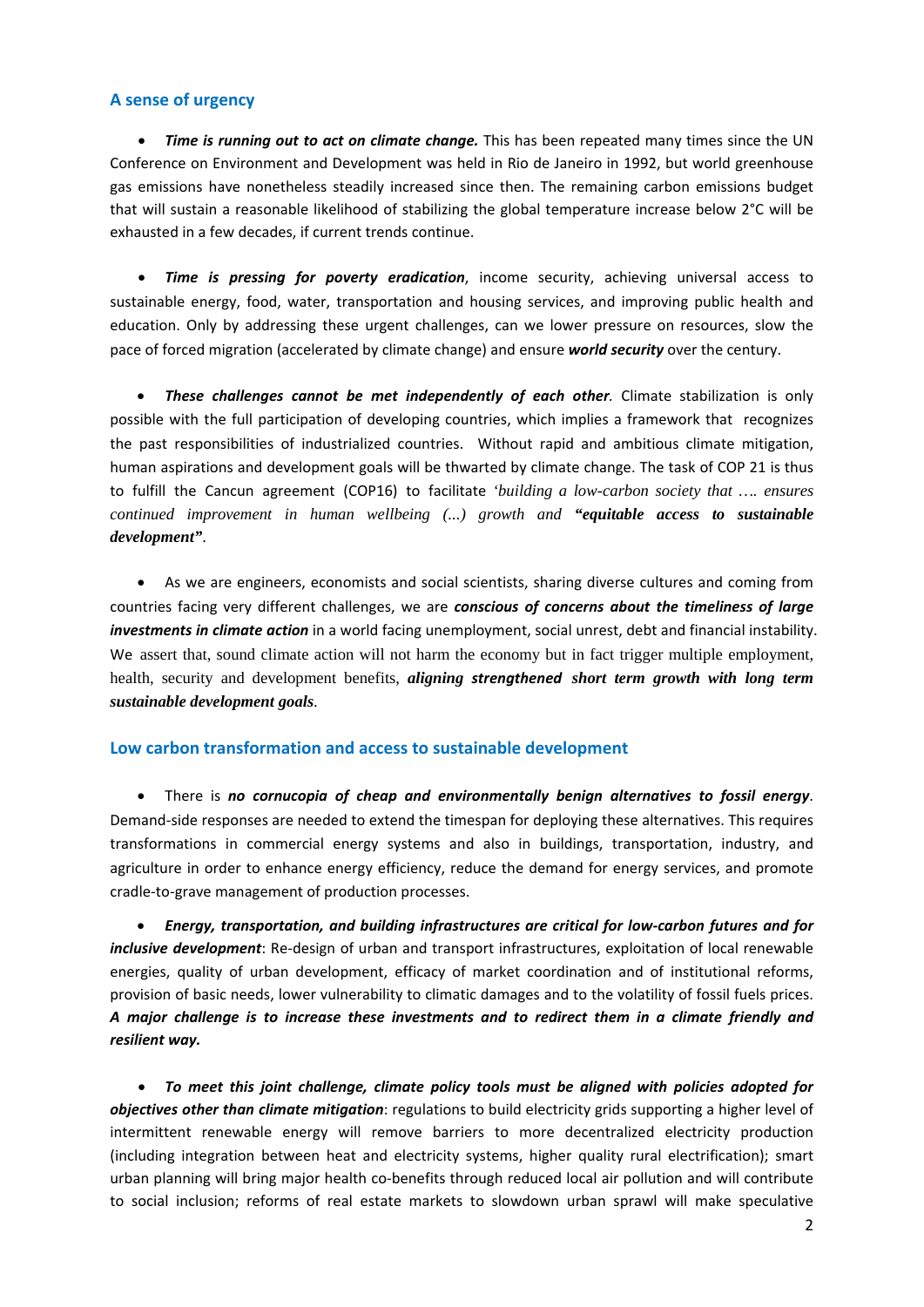investments less attractive; promoting material efficiency will reduce waste generation; the conservation of ecosystem services threatened by climate changes will contribute to hedging against deforestation and abandonment of traditional agricultural lands.

 *A credible climate regime is needed to secure the mutual reinforcement of Intended Nationally Determined Contributions (INDCs) and Sustainable Development Goals (SDGs):* consistency of national public investments, de‐fragmentation of the Overseas Development Assistance, and alignment of donors to universal objectives. All of these things, taken together, can lead to the mobilization of subnational and non‐central state actors including corporates, cities and rural communities. The Paris Agreement must offer a *convincing perspective on the gains of cooperation, thereby to create a virtuous circle whereby more ambitious INDCs will be adopted as they contribute to SDGs*. This virtuous circle is the only way of *bridging the emissions gap* between current country pledges and the 2°C objective.

## **Implementing the Principle of Common But Differentiated Responsibilities**

 Implementing the CBDR principle has proven challenging in adversarial negotiations on both the mitigation commitments of countries and on dividing the remaining global carbon emissions budget. Securing real rights of access to enhanced finance, technology and development opportunities for developing countries is the only way of implementing of the CBDR. This is needed to guide a cooperative process between countries with different historical responsibility for climate change and who bring differing levels of technical and financial capacity to enable the transition to low‐carbon development.

 The task of developed countries is to *decarbonize their existing capital stock*, to change consumption patterns, to decrease energy consumption and to *transform the legacy of carbon‐intensive energy systems.* The task of developing countries that are currently building much of their infrastructures is to avoid being locked into a high‐carbon development pathway.

 Commitments under the CBDR principle should thus be geared towards maximizing development opportunities and the obligations for cooperative conduct. The responsibility of developed countries is to propose a framework facilitating *developing countries to implement and reinforce their INDCs* through *access to*:

- ‐ *climate finance***,** starting from the upgrading of the Green Climate Fund, so as to de‐risk future investment and enhance access to capital;
- ‐ *knowledge networks* and communication tools to share lessons and experiences, including about *technological and institutional innovation; and*
- ‐ *high‐level academic education***,** international scientific programs and R&D cooperation.

# **Triggering the action, in a challenging financial context: the role of COP 21**

 *Accelerating the transformation toward low‐carbon futures despite the current pressures on public budgets is challenging but possible. The* world is awash in liquidity and there is no lack of savings. One 'fault line' of the world economy is rather the long-term investment shortfalls and the preference of financial intermediaries for liquid assets*. A massive redirection of savings towards low‐carbon infrastructure and technologies* entails inevitable trade‐offs but *will reduce this fault line and unleash a strong positive ripple effect across multiple sectors*. It will benefit both the developed and developing countries. Success cannot be achieved without the mobilization of pension funds, insurance schemes, sovereign funds and households bank deposits which fund a major part of the global economy.